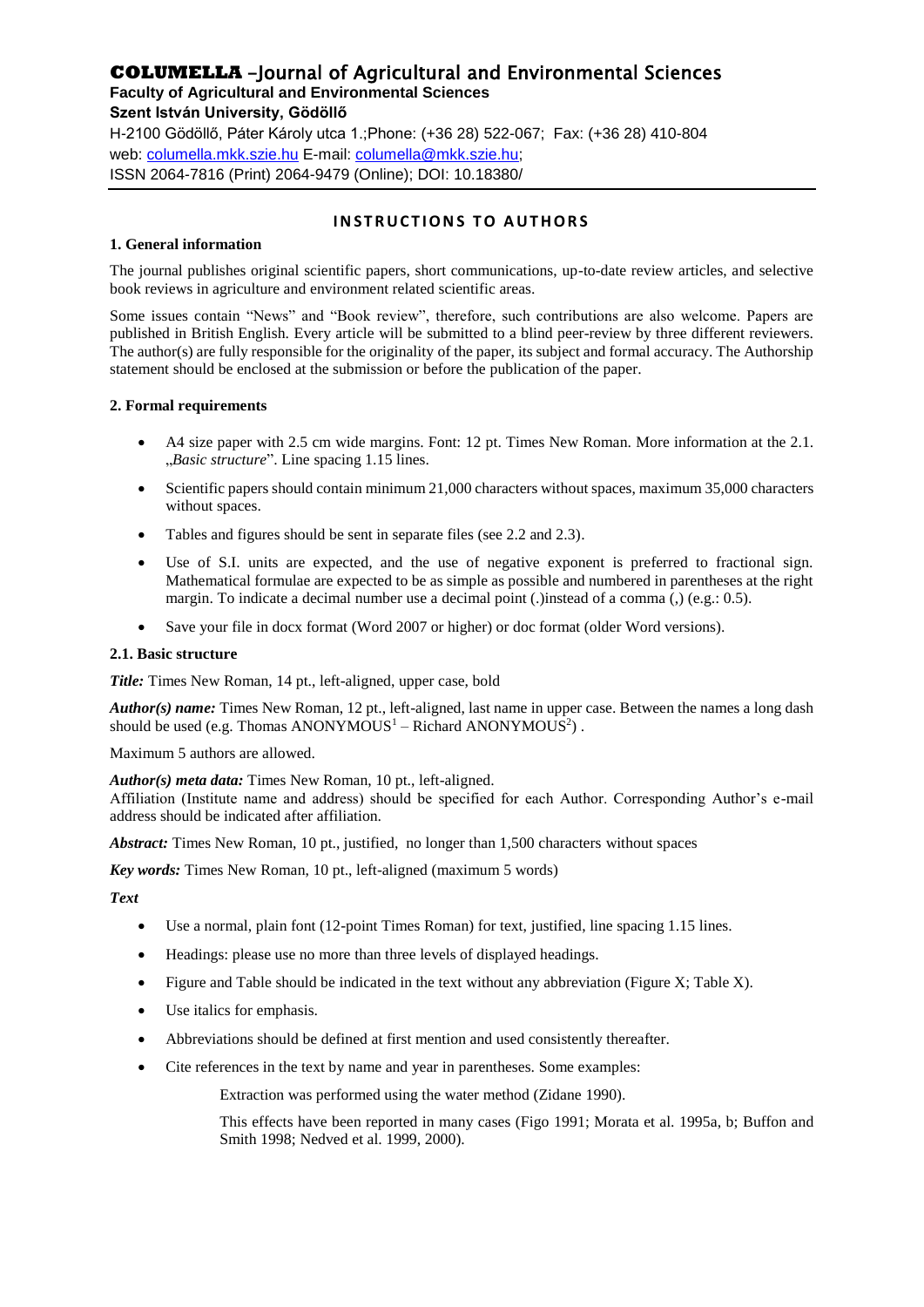# **COLUMELLA** -Journal of Agricultural and Environmental Sciences

**Faculty of Agricultural and Environmental Sciences**

## **Szent István University, Gödöllő**

H-2100 Gödöllő, Páter Károly utca 1.;Phone: (+36 28) 522-067; Fax: (+36 28) 410-804 web: [columella.mkk.szie.hu](http://www.columella.mkk.szie.hu/) E-mail: [columella@mkk.szie.hu;](mailto:columella@mkk.szie.hu) ISSN 2064-7816 (Print) 2064-9479 (Online); DOI: 10.18380/

Recommended (but not required) subdivisions of the text:

- Introduction
- Materials and methods
- Results
- Discussion
- Acknowledgements
- References

#### **2.2. Tables**

- The tables should be black and white coloured;
- Use Times New Roman, 10 pt.;
- Tables captions above the tables: tables should be marked by Arabic numbers in italic font style (e.g.: *Table 1.*) followed by the name/description of the table with normal font style (e.g.: *Table 1.* The sample table);
- Additional information about the table (e.g. legend etc.) can be added under the table
- Every table should be sent in separate files in .doc, .docx formats. (e.g.: sample1.doc; sample2.docx)

#### **2.3. Figures**

- The figures should be black and white coloured with clear visibility (coloured charts can be used in the online and hardcopy version of the Journal paying an additional fee).
- Figures captions should be placed in the main text file after "References". Figures should be marked by Arabic number in italic font style followed by the description with normal font style under the figures (e.g.: *Figure 1.* The sample figure);
- Every figure should be sent in separate files in .jpg, .tiff, .gif, .bmp or .png formats. (e.g.: sample1.jpg; sample2.jpg)
- For basic figures the minimum resolution requirement is 150 DPI with size of 1240x870 pixels, for photos or more complex figures the minimum resolution requirement is 300 DPI with size of 2480x1750 pixels. (Under these resolutions we cannot provide the visibility of the figures!)

## **2.4 References**

All publications cited in the text should be presented in the list of references, arranged in alphabetical order. For an article: name(s) of author(s), year of publication, title of article, name of journal, volume (in bold), number and pages as shown in the example below:

Khan, S., Qureshi, M.I., Alam, K.T., Abdin, M.Z. (2006): Effect of rainfall and fertilization on the yield of winter rye monoculture. AgrokémiaésTalajtan. **55**: 1. 165-174.

For a books: "Sample anonymous author (1998): The handbook of environmental monitoring. Part II. Physiological processes. Apocalypse Academic Publisher Inc., London, New York, Montreal".

When referring papers published in the same year by the same author, letters a, b, c, etc. should follow the year of publication.

The journal has a DOI number and you can find it in the CrossRef system. Accordingly the Author(s) have to check the DOIs of their every references in the<http://search.crossref.org/references> site and put the DOI links after the exact reference in the following:

Ayliffe M. A., Lagudah E. S. (2004). Molecular genetics of disease resistance in cereals. Annals of Botany.94: 6. 765-773. DOI:<http://dx.doi.org/10.1093/aob/mch207>

#### **In case of non-compliance of the Formal requirements, we cannot accept the Author(s) paper for publishing!**